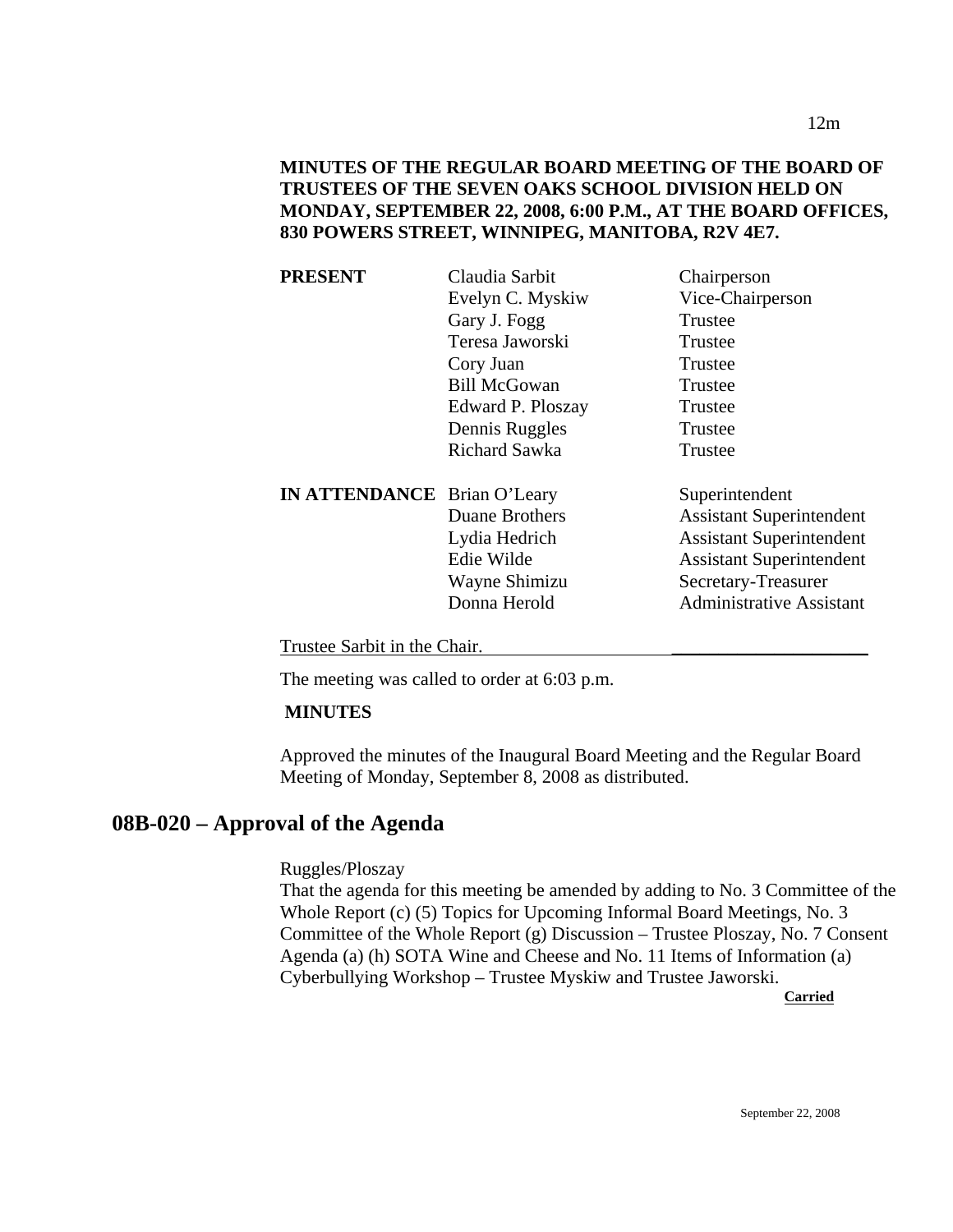#### **COMMITTEE OF THE WHOLE**

# **08B-021 – Moved into Committee of the Whole at 6:07 p.m.**

Jaworski/McGowan That the Board move into Committee of the Whole. **Carried**

Trustee Myskiw in the Chair.

# **OFFICERS' REPORT**

There were no reports.

## **SUPERINTENDENTS' PERSONNEL REPORT**

# **08B-022 – Superintendents' Personnel Report**

McGowan/Fogg That the Superintendents' Personnel Report be ratified. **Carried**

#### TEACHER APPOINTMENTS

The following were appointed to Limited Teacher-General (term) contracts:

Rina Koshowski (1.00), effective January 5, 2009 to June 30, 2009 Virginia Peristy (1.00), effective September 10, 2008 – indefinite Emanuel Sylvester (.50), effective September 2, 2008 - indefinite

## TEACHER MATERNITY AND PARENTAL LEAVE

Melissa Francis was granted maternity and parental leave from her teaching position effective January 2, 2009 to January 2, 2010.

#### PARAPROFESSIONAL RETIREMENT

Sheree Scobie gave notice of intent to retire from her paraprofessional position effective September 20, 2008.

#### **SUPERINTENDENTS' REPORT**

The following matters were received as information:

− Technology Update. **SUPERINTENDENTS' REPORT**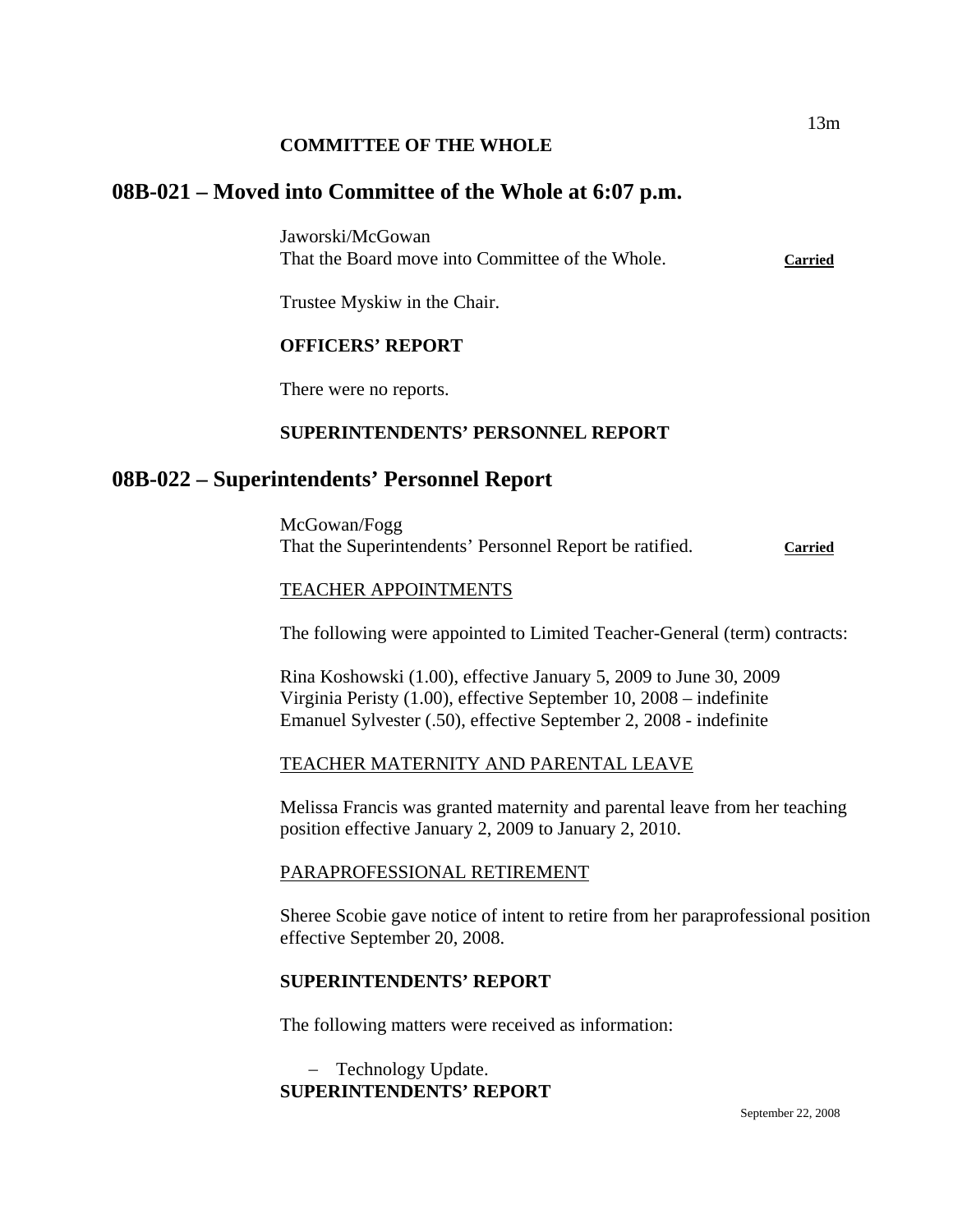- Funding Formula.
- Mill Rate.

Trustee Fogg here left the meeting at 7:06 p.m.

- − Seven Oaks 50th Anniversary 2009
- − Topics for Informal Board Meetings
- − Seven Oaks General Hospital 2008 Fundraising Dinner

# **08B-023 – Seven Oaks General Hospital Foundation – 2008 Fundraising Dinner**

McGowan/Juan

That the Board support the purchase of three tickets for the Chair, Vice Chair and Superintendent in support of the Seven Oaks General Hospital Foundation 2008 Fundraising Dinner. **Carried**

Trustee Sarbit in the Chair.

#### **CORRESPONDENCE**

## **08B-024 – Rescheduling Board Meeting Dates**

Juan/Myskiw

That the Informal Board Meeting scheduled for Monday, November 3, 2008 be rescheduled for Tuesday, November 4, 2008 at James Nisbet Community School;

That the Board Planning/Review Retreat scheduled for May 29 and 30, 2009 be cancelled and rescheduled for June 12 and 13, 2009;

That the Informal Board Meeting scheduled for Monday, June 8, 2009 be cancelled; and

That the Regular Board Meeting scheduled for Monday, June 15, 2009 be cancelled and rescheduled for Monday, June 29, 2009. **Carried**

#### **08B-025 – 2008 Elections**

McGowan/Sawka

That the Chair of the Board write to candidates for parliament in the Seven Oaks School Division to ask their position on issues of importance to children,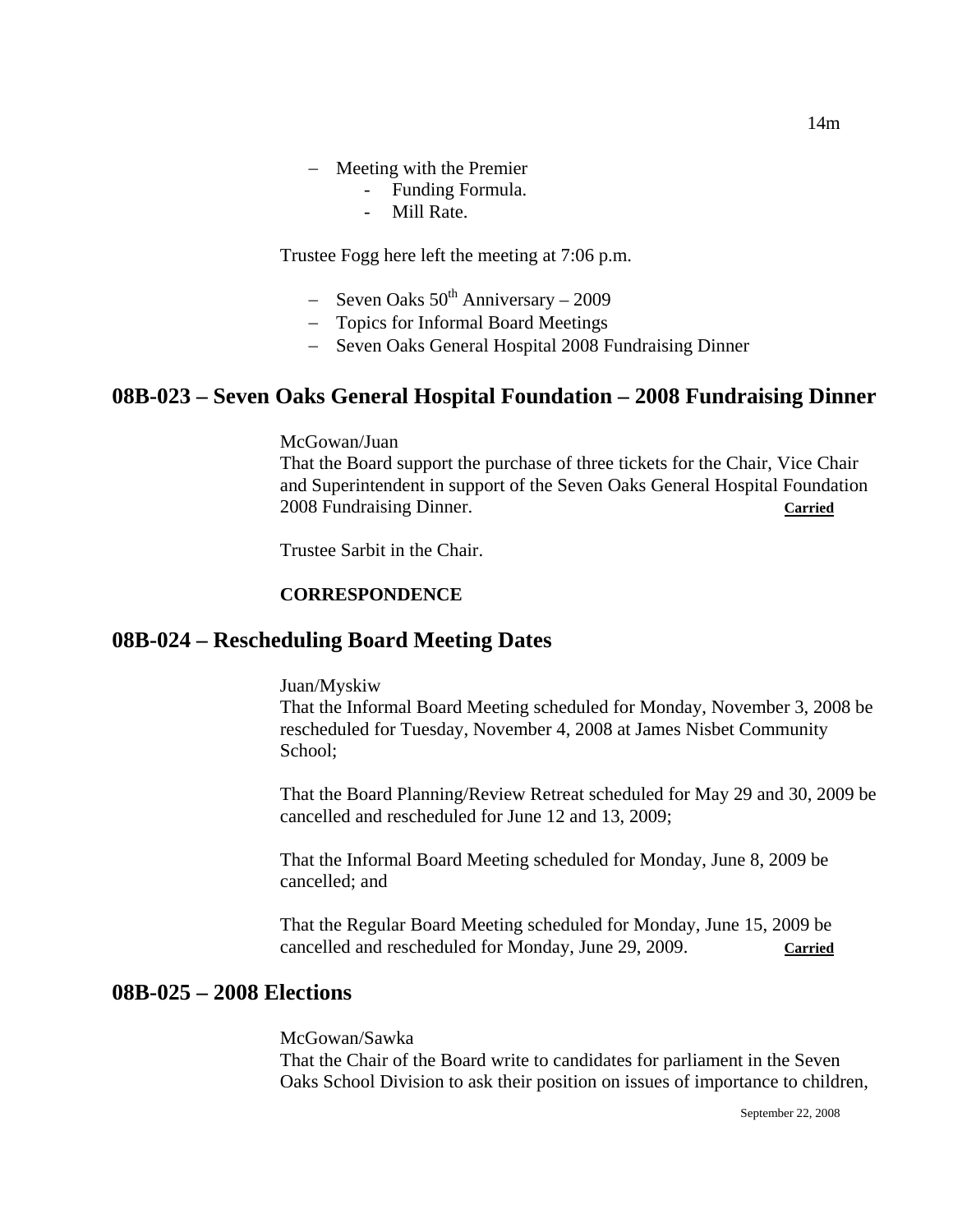|                                      | l 5m    |
|--------------------------------------|---------|
| parents and taxpayers in Seven Oaks. | Carried |

# **08B-026 – Edmund Partridge Community School Addition and Renovation**

Jaworski/Ruggles

That the Board approve Westland Construction as the successful bidder for the Edmund Partridge Community School Addition and Renovation project on the basis of low bid of \$1,735,000 and that the following alternate prices be approved:

Alternate Price #1: Addition of acoustic panels in the Dram Room - + \$8,200

Alternate Price #2: Addition of a crawlspace hatch - +\$2,400 and

Alternate Price #3: Use prefabricated sound diffusers in lieu of custom built sound diffusers - +\$3,900

For a total bid price of \$1,749,500. Carried

**08B-027 – Consent Agenda** 

Ruggles/Ploszay That the Consent Agenda be approved. **Carried**

#### **CONSENT AGENDA**

Cathy Horbas, Principal, West St. Paul School –  $60<sup>th</sup>$  Anniversary

That the Board approve the rental of West St. Paul School's gym for Friday, October 10, 2008 from 7:00 p.m. to 10:00 p.m. – Wine and Cheese Reception and Saturday, October 11, 2008 from 8:00 p.m. to 1:00 a.m. – Reunion Social at no cost and approve permission to have a cash bar at both events.

Sherry Costa, Chair, R.F. Morrison Parent Committee

That the request to hold religious exercises at R.F. Morrison School be received.

Invoice No. 4388 – MCM Architects Inc. – Demolition of Centennial School

That Invoice #4388 for the demolition of Centennial School in the amount of \$25,337.29 be paid to MCM Architects Inc.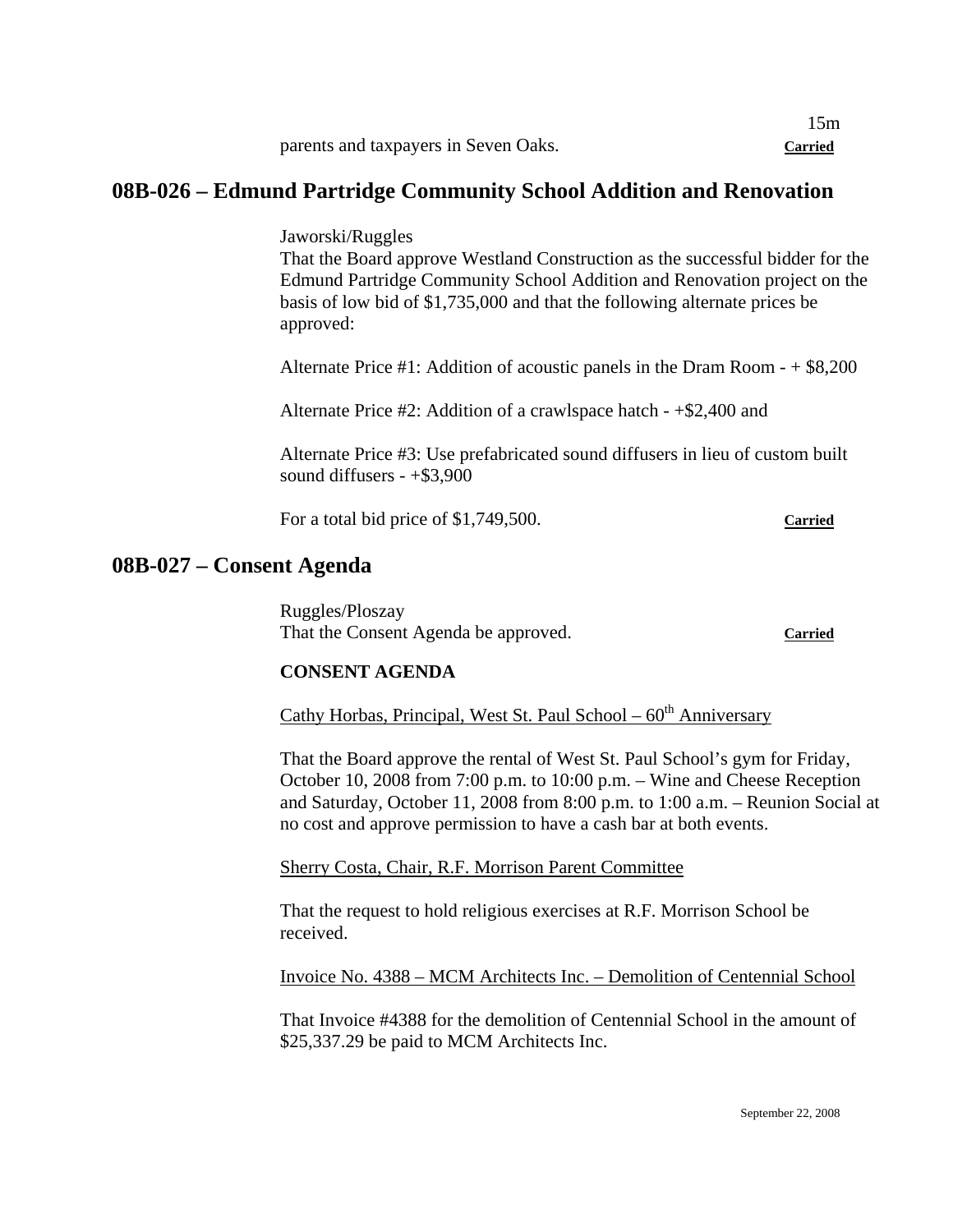#### **CONSENT AGENDA**

## Invoice No. 4414 – MCM Architects Inc. – Demolition of Centennial School

That Invoice No. 4414 for the demolition of Centennial School in the amount of \$1,822.84 be paid to MCM Architects Inc.

Invoice No. 9834 – Westland Construction Inc. – Garden City Collegiate Link and Renovation

That Invoice No. 9834 for the Garden City Collegiate link and renovation in the amount of \$306,161.14 be paid to Westland Construction Inc.

#### Statutory Holdback on Westland Construction Ltd. Invoice No. 9834

That 7 ½% Statutory Holdback on Invoice No. 9834 for the Garden City Collegiate link and renovation in the amount of \$23,641.79 be paid to the Seven Oaks School Division/Westland Construction Account.

Invoice No. 108176 – Pinchin Environmental – Asbestos Removal – Centennial School

That Invoice No. 108176 for the asbestos removal of the Centennial School Demolition in the amount of \$9,434.26 be paid to Pinchin Environmental.

#### Orah Moss, President – S.O.T.A. – Wine and Cheese Reception

That the Board approve the Seven Oaks Teachers' Association to host their Annual Wine and Cheese Reception in honour of New Teachers on October 30, 2008 at West Kildonan Collegiate and permission to have a cash bar.

## **ITEMS OF INFORMATION**

## **CONFERENCE REPORTS**

- − Trustees Myskiw and Jaworski reported on Cyberbullying Workshop, September 22, 2008 – Dr. Wanda Cassidy, Associate Professor and Director of the Centre for Education, Law and Society, Simon Fraser University held in Winnipeg.
- − Jan Kushnier, Monarch Teacher Network: Thank you letter for supporting the Monarch Workshop help at Margaret Park School, Summer 2008.

## **CORRESPONDENCE**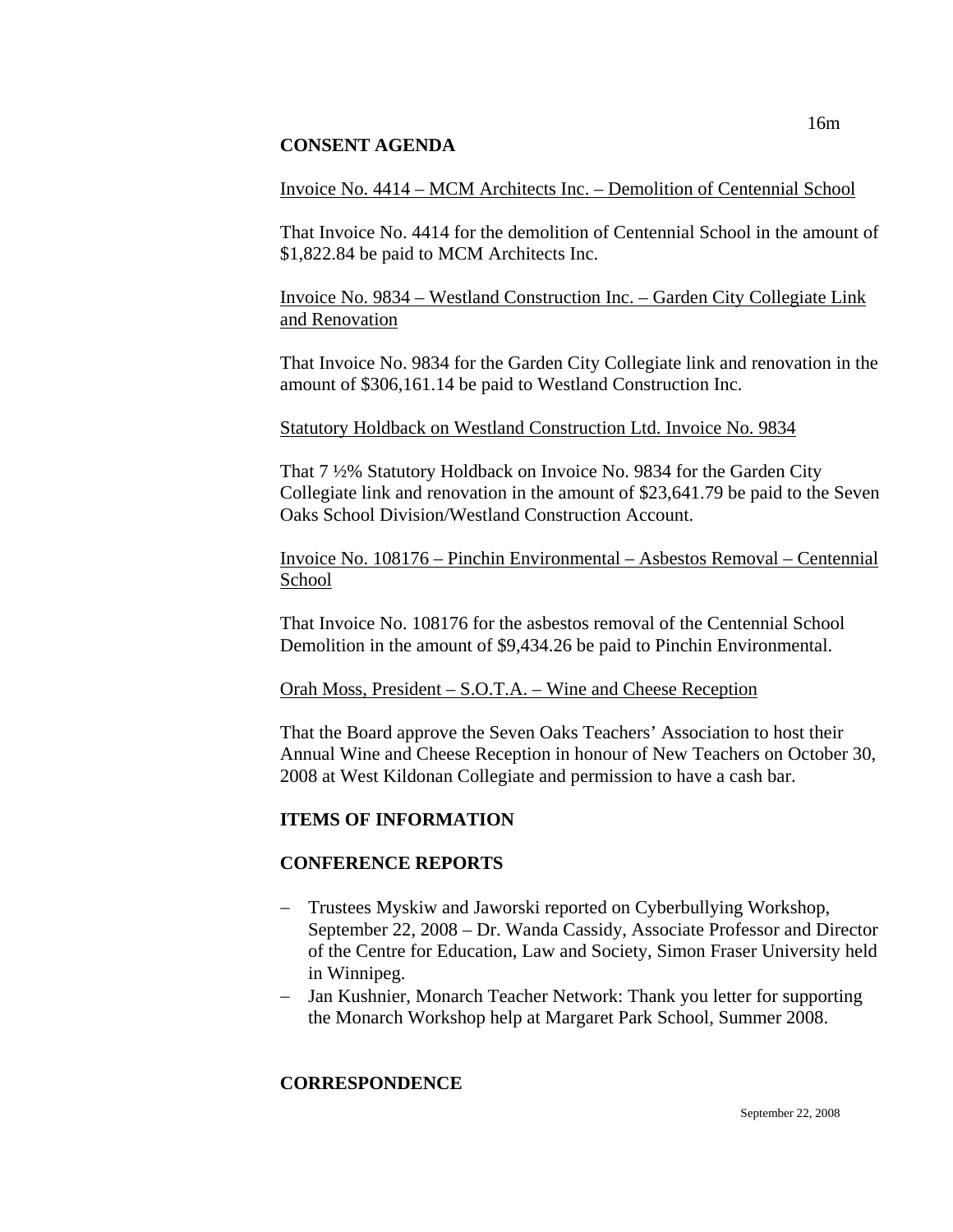- − Pembina Trails School Division: Announcement of Chair and Vice-Chair, Board of Trustees, for the 2008-2009 school year.
- − Louis Riel School Division: Announcement of Chair and Vice-Chair, Board of Trustees, for the 2008-2009 school year.
- − Winnipeg School Division: Announcement of Chair and Vice-Chair, Board of Trustees, for the 2008-2009 school year.
- − MAST: Executive Highlights, September 8, 2008.
- − St. James Assiniboia School Division: Announcement of Chair and Vice-Chair, Board of Trustees, for the 2008-2009 school year.
- − Charles Beaudry, Senior Field Officer, Manitoba Education, Citizenship and Youth: letter from the Honourable Peter Bjornson – School Bus Safety Week – "Avoid Harm, Obey the Stop Arm".
- − Rick Dedi, Executive Director, Public Schools Finance Board: West St. Paul School Roof Replacement.
- − Cliff Meder, Director of Operations, Seven Oaks School Division: Memorandum to Public Schools Finance Board – West St. Paul School – Emergency Removal of Parapet Walls.
- − Darlene Parsons, C.U.P.E. Local 731: C.U.P.E. Local 731 2008-2009 Executive.
- − M.D. Stasiuk, C.A., K.P.M.G.: Thank you letter for re-appointment as Auditors.
- − Jerri Weston, SOPA Secretary: 2008-2009 SOPA Executive.

## **ANNOUNCEMENTS**

Board Meeting Dates:

- − Regular Board Meeting Monday, October 6, 2008 6:00 p.m.
- − Regular Board Meeting Monday, October 20, 2008 6:00 p.m.
- − Informal Board Meeting Tuesday, November 4, 2008 (James Nisbet School $) - 6:00$  p.m.
- − Regular Board Meeting Monday, November 17, 2008 6:00 p.m.
- − Informal Board Meeting Monday, November 24, 2008 6:00 p.m.
- − Regular Board Meeting Monday, December 1, 2008 6:00 p.m.
- − Informal Board Meeting Monday, December 8, 2008 6:00 p.m.
- − Regular Board Meeting Monday, December 15, 2008 6:00 p.m.

# **8B-028 – Moved to Committee of the Whole at 8:27 p.m.**

McGowan/Sawka

That Board here returned to the Committee of the Whole at 8:27 p.m.

The following matters were received as information: